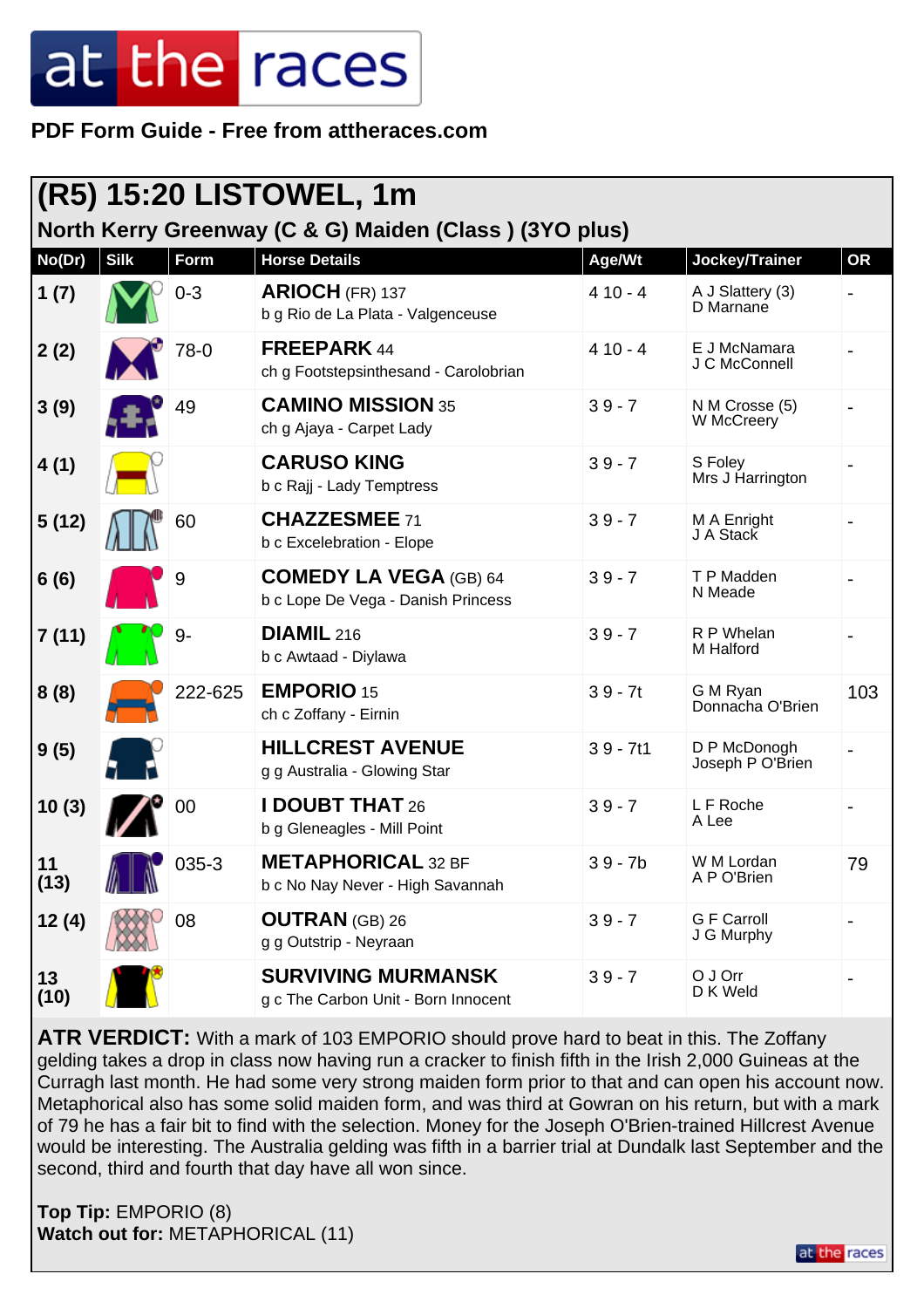## at the races

**PDF Form Guide - Free from attheraces.com**

| (R6) 15:55 LISTOWEL, 1m<br>Listowel Tidy Towns Handicap (45-65) (Div 1) (Class) (4YO plus) |            |          |                                                                   |              |                                          |    |
|--------------------------------------------------------------------------------------------|------------|----------|-------------------------------------------------------------------|--------------|------------------------------------------|----|
| No(Dr)                                                                                     | $ \sin k $ | Form     | <b>Horse Details</b>                                              | Age/Wt       | Jockey/Trainer                           | OR |
| 1(4)                                                                                       |            | 086-002  | <b>MARY SALOME 4</b><br>g m Zebedee - Christa Maria               | $510 - 2$    | L T McAteer (5)<br>Andrew Kinirons       | 65 |
| 2(13)                                                                                      |            | 45-2408  | <b>FUGACIOUS 23</b><br>b g Fast Company - Dazzling Day            | $510 - 0$    | D McMonagle (5)<br>John Feane            | 63 |
| 3(16)                                                                                      |            | 432203   | <b>SIDESHOW BOB 26</b><br>br m Big Bad Bob - Parlour              | $59 - 12$    | R C Colgan<br>Ms Sheila Lavery           | 61 |
| 4(1)                                                                                       |            | 368-427  | <b>KEW PALACE (GB) 32</b><br>b f Kingman - Shama                  | $49 - 11p$   | C D Hayes<br>J A Stack                   | 60 |
| 5(8)                                                                                       |            | 422633   | <b>MUSALSAL 6D</b><br>b g Shamardal - Sundus                      | $59 - 11$    | S T McCullagh (5)<br>Richard O'brien     | 60 |
| 6(6)                                                                                       |            | 36050-0  | <b>PETTICOAT RULE 42</b><br>ch f Dragon Pulse - Lady Heartbeat    | 49 - 11p1    | M A Enright<br>Gillian Scott             | 60 |
| 7(19)                                                                                      |            | 897-238  | <b>DANCE EMPEROR 7D</b><br>b g Holy Roman Emperor - Dance Avenue  | $69 - 7$     | H J Horgan (7)<br>Peter Fahey            | 56 |
| 8(14)                                                                                      |            | 5-66720  | <b>ALL THE MOLLIES 18 C</b><br>ch m Intense Focus - Madam Gaffer  | $79 - 2h$    | J A Powell (10)<br>Ciaran M Murphy       | 51 |
| 9(10)                                                                                      |            | $80 - 0$ | <b>GEORGIA PEACH (GB) 18</b><br>ch f Dutch Art - Rosacara         | $49 - 2$     | S Foley<br>J J Murphy                    | 51 |
| 10<br>(17)                                                                                 |            | 740-355  | <b>GREGORY'S GIFT 26</b><br>b g Cappella Sansevero - Madame Nobel | $49 - 2$     | $W T B$ yrne $(7)$<br>S Fahey            | 51 |
| 11(5)                                                                                      |            | 3-00086  | <b>REDDIAC 26</b><br>b g Kodiac - Margarita                       | $59 - 1t$    | S E McCarthy (10)<br>H de Bromhead       | 50 |
| 12(2)                                                                                      |            | 380-247  | <b>NO WAY JACK 26 D</b><br>b g Thewayyouare - Joint Destiny       | $99 - 0$ tp  | W M Lordan<br>P Martin                   | 49 |
| 13<br>(11)                                                                                 |            | 786406   | <b>EACHARN 9</b><br>b g Lilbourne Lad - Miss Eze                  | $78 - 10v$   | A J Slattery (3)<br>A Slattery           | 45 |
| 14<br>(12)                                                                                 |            | 704-708  | <b>GRIFFYNDOR 43</b><br>b g Dragon Pulse - Bush Maiden            | 68 - 10tp    | Siobhan Rutledge<br>(1)<br>J C McConnell | 45 |
| 15<br>(15)                                                                                 |            | 755-750  | <b>LOUGHANLEA LASS 60</b><br>b m Bungle Inthejungle - Little Oz   | $58 - 10$ tp | M P Sheehy (5)<br>M Kelly                | 45 |
| 16(7)                                                                                      |            | 900000-  | RUDISHA 186<br>b g Vocalised - Rajani                             | $58 - 10p$   | Izzy Clifton (7)<br>T Cleary             | 45 |
| 17(9)                                                                                      |            | 0035-30  | <b>PLUNKETT</b> (GB) 6<br>b g Gleneagles - Aragella               | $49 - 9t$    | Reserve 1<br>P W Flynn                   | 58 |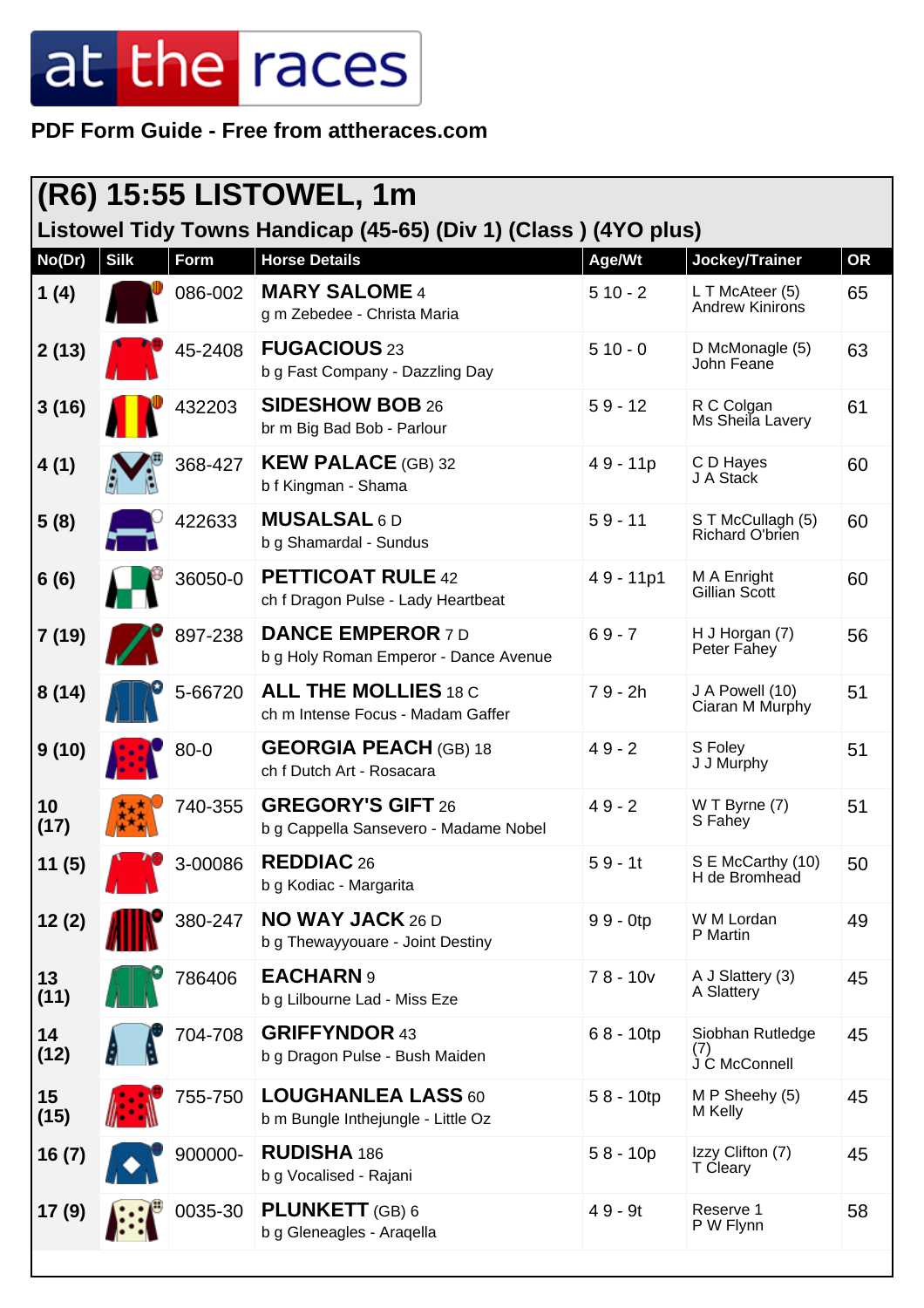| 18(3)             |              | 326347- ADAPT TO DAN 200 D<br>b g Dandy Man - Adaptation | $59 - 7$ | Reserve 2<br>Denis Hogan | 56 |
|-------------------|--------------|----------------------------------------------------------|----------|--------------------------|----|
| $\frac{19}{(18)}$ | $\mathbf{M}$ | 86090-0 <b>QAABIL</b> 22<br>b g Charm Spirit - Kartica   | $59 - 5$ | Reserve 3<br>K P Cotter  | 54 |

**ATR VERDICT:** GREGORY'S GIFT is generally ridden from off the pace so a wide draw shouldn't matter much and he might be able to stay on well enough to get involved. Although still a maiden, he has shown that he has a race in him and Willie Byrne was on board when Seamus Fahey's gelding was beaten a nose off a 6lb lower mark at Limerick last term. Mary Salome will be up 5lb in future handicaps so is understandably turned out quickly after beating all bar the gambled-on No More Porter over 6f at the Curragh on Wednesday. Kew Palace chased home a subsequent winner at Tipperary before disappointing last time, while the consistent Musalsal, placed in four of his last five starts, is another to consider.

**Top Tip:** GREGORY'S GIFT (10) **Watch out for:** MARY SALOME (1)

at the races

**DOWNLOAD THE FREE APP TODAY** 



at the races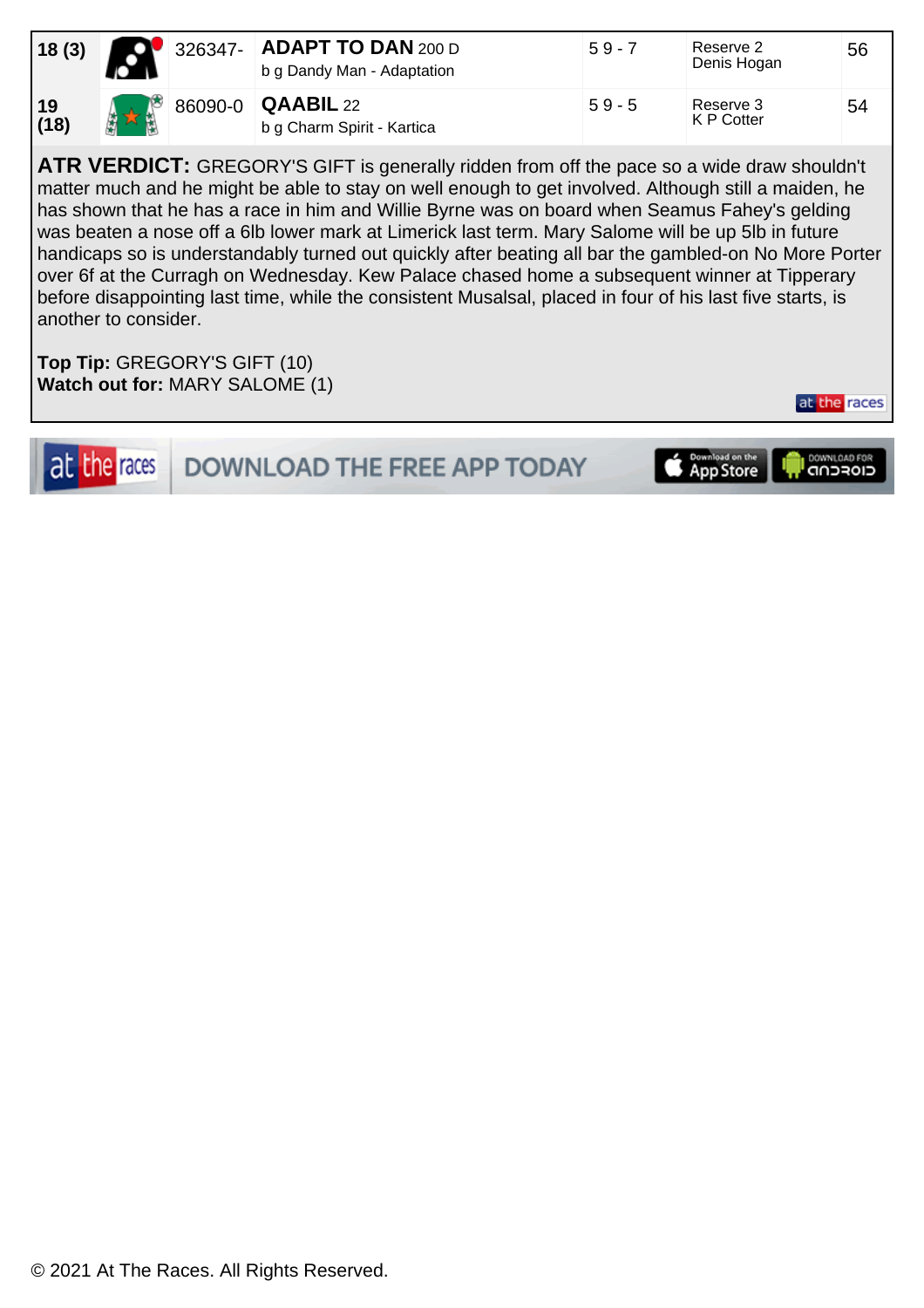## at the races

**PDF Form Guide - Free from attheraces.com**

| <b>(R7) 16:30 LISTOWEL, 1m</b>                                  |             |          |                                                                      |              |                                          |           |  |
|-----------------------------------------------------------------|-------------|----------|----------------------------------------------------------------------|--------------|------------------------------------------|-----------|--|
| Listowel Tidy Towns Handicap (45-65) (Div 2) (Class) (4YO plus) |             |          |                                                                      |              |                                          |           |  |
| No(Dr)                                                          | <b>Silk</b> | Form     | <b>Horse Details</b>                                                 | Age/Wt       | Jockey/Trainer                           | <b>OR</b> |  |
| 1(17)                                                           |             | 21143/8- | <b>COLONEL SLADE 277 (78J) D</b><br>b g Dandy Man - Sense Of A Woman | $510 - 2p$   | M A Enright<br>Gillian Scott             | 65        |  |
| 2(19)                                                           |             | 404950   | <b>MULZAMM</b> 34 D<br>b g Cape Cross - Vine Street                  | $910 - 1p$   | J M Sheridan (5)<br>Denis Hogan          | 64        |  |
| 3(12)                                                           |             | 350-376  | <b>PATCHOULI (GB) 41</b><br>b m Sixties Icon - Inffiraaj             | $59 - 13$    | <b>G F Carroll</b><br>S M Duffy          | 62        |  |
| 4(9)                                                            |             | 206405   | ST GEORGE'S HEAD 46<br>g g Kingston Hill - Good chocolate            | 49 - 13p     | D P McDonogh<br><b>K P Cotter</b>        | 62        |  |
| 5(10)                                                           |             | 3520-55  | <b>SLIEVE BEARNAGH 18</b><br>b g Zoffany - Angels Story              | $49 - 11b1$  | R P Whelan<br>M Halford                  | 60        |  |
| 6(15)                                                           |             | 340567   | <b>BOASTY</b> 23 D<br>b g Sir Prancealot - Caffe Latte               | $49 - 10v$   | G M Ryan<br>F Birrane                    | 59        |  |
| 7(5)                                                            |             | 68-3059  | <b>AUSSIE VALENTINE 18 D</b><br>b g Aussie Rules - Love Valentine    | 109 - 5tp    | C J MacRedmond<br>(7)<br>À McGuinness    | 54        |  |
| 8(14)                                                           |             | 0-03081  | <b>CRYSTAL POOL 32 D</b><br>b m Society Rock - Crystal Belle         | $69 - 5t$    | W M Lordan<br>P Martin                   | 54        |  |
| 9(13)                                                           |             | 009-3    | <b>SPRING MORNING 47</b><br>b f Ivawood - Blossom Gate               | $49 - 4$     | S Foley<br>Yvonne Latta                  | 53        |  |
| 10(8)                                                           |             | 5987-00  | <b>TALK NOW 6D</b><br>b m Finjaan - Tartan Blue                      | $69 - 2$     | James J Doyle<br>T Cleary                | 51        |  |
| 11(3)                                                           |             | 4144-00  | <b>ASK DELANEY (GB) 6</b><br>g g Gregorian - Godwit                  | $59 - 1$     | D McMonagle (5)<br>A Leahy               | 50        |  |
| 12(1)                                                           |             | 4200-58  | RAFFAELLO 26 D<br>b g War Command - New Plays                        | $59 - 1v$    | Jessica Maye (10)<br>W McCreery          | 50        |  |
| 13<br>(18)                                                      |             | 30-8310  | <b>PRAYING MANTIS 18 D BF</b><br>b f Epaulette - Fillthegobletagain  | $48 - 12t$   | M P Sheehy (5)<br><b>Andrew Kinirons</b> | 47        |  |
| 14(7)                                                           |             | 610-648  | <b>DROMOD LAD 32 D</b><br>ch g Helmet - Pretty Pebble                | $58 - 11$    | M A Gallagher<br>Eddie & Harty           | 46        |  |
| 15 (6)                                                          |             | 0000-06  | <b>SCREAM</b> 26 D<br>b m Vocalised - Fravolina                      | $68 - 10h$   | A C Persse (7)<br>David Nagle            | 45        |  |
| 16(4)                                                           |             | 706009   | <b>TOMMY THE HAT 9</b><br>ch g Camacho - Labyrinthine                | $48 - 10$ vt | C D Hayes<br>D Broad                     | 45        |  |
| 17<br>(11)                                                      |             | 6-77947  | <b>POWER OF LAZARUS 7</b><br>ch g Power - Agnista                    | $48 - 10v$   | Reserve 1<br>Ciaran M Murphy             | 45        |  |